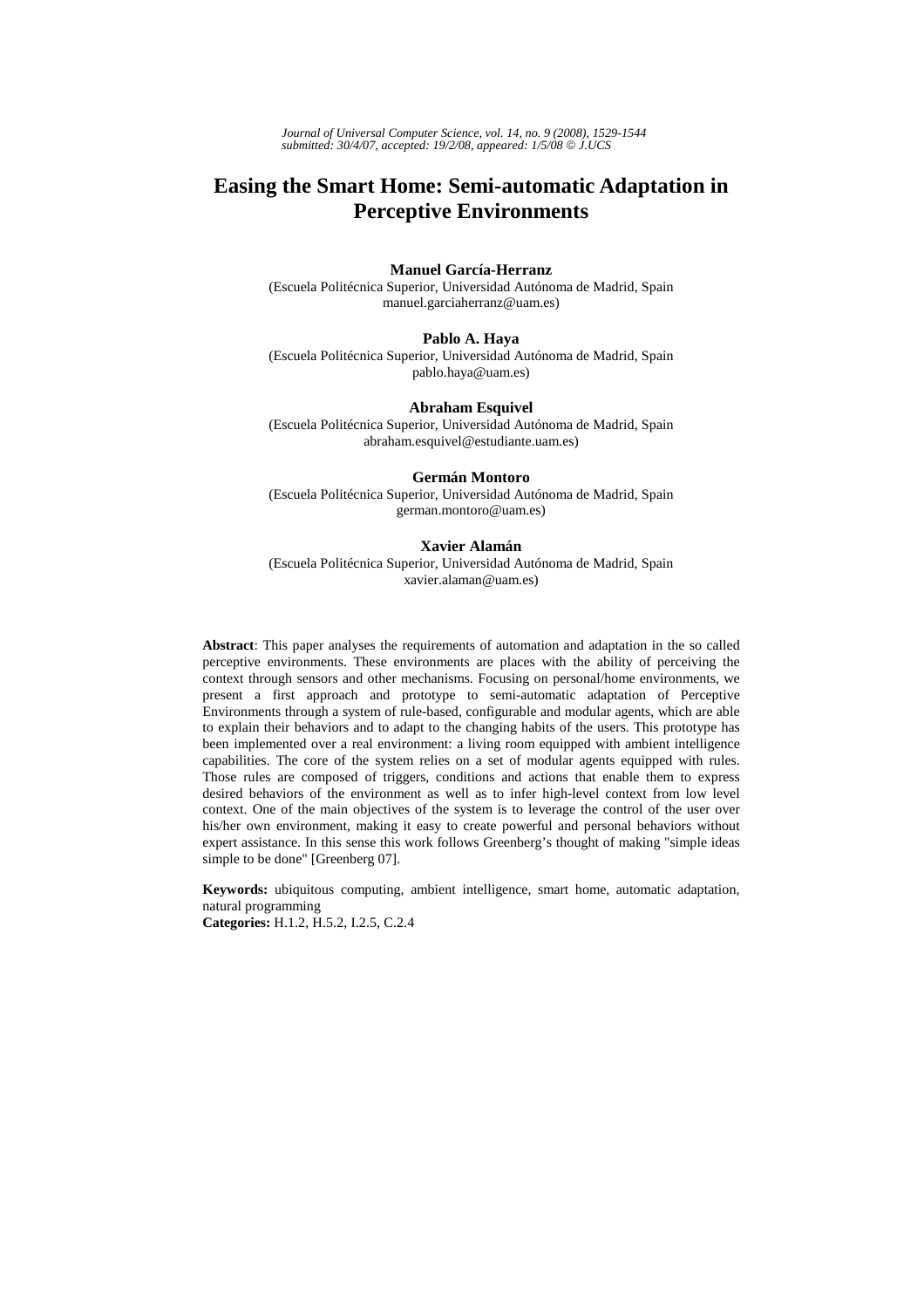### **1 Introduction**

Since Mark Weiser coined the term *Ubiquitous Computing* in 1991 [Weiser 91], many problems and opportunities have arisen from that vision of a world rich in information and interaction, and many projects have been born in the intent of bringing that world of possibilities to reality.

One of the challenges arising from this vision is how to transform these *Perceptive Environments*, which are able to grasp their surroundings, into *Interactive Environments,* in which the user is able to communicate and interact with his/her living space, or into *Intelligent Environments,* in which the environment is able to take decisions based on the perceived context. In other words the question would be how to populate the environment with *context-aware* applications in the benefit of its inhabitants? The benefit of the inhabitant is highly dependent on his/her identity and type of environment. One example is that of an old woman at home compared to a young man at work; both share little but the desire for comfort and happiness, ambiguous terms with different meanings for each person. But does the inhabitant have this ability? We can say that everybody knows what they want and what they do not, but knowing and describing, as in the genie in the bottle tale, are different things. Hence the adaptation to the user's preferences becomes a non-trivial task.

Some projects, such as The Neural Network House, termed ACHE [Mozer 95], have taken an approach which does not explicitly ask the user for his requirements but rather infers them directly from his/her behavior. This enables the house to *"program itself"* [Mozer 98] for the user's benefit. To do this, ACHE *"monitors the environment, observes the actions taken by occupants and attempts to infer patterns in the environment that predict these actions"* using the advantages of **neural networks** [Mozer 98]. According to P. Maes [Maes 94] there are two main challenges that need to be solved by the software agents: **competence** and **trust**. Although neural networks may achieve a high degree of competence it is hard for a user to feel comfortable in delegating tasks to a system which is unable to explain its behavior.

In the Artificial Intelligence Lab at the MIT a reactive behavioral system, *ReBa*  [Kulkarny 02], has been developed for the *Intelligent Room* human-computer interaction experiment, based on five design principles: *Context-awareness*, *conflictresolution*, *adaptability*, *user-centricity* and *evolvability.* Kulkarny implemented the system as a set of rules bounded to an *activity,* which he termed an *activity bundle*. The system developers define activity bundles a priori by identifying the activity to which a reaction is relevant. If the user wants the system to react to a new activity he must install the appropriate bundle. ReBa provides a mechanism of macros that may be created by the user and invoked at any moment. This mechanism differentiates the "standard" reactions from the personalised ones in such a way that they will never merge, i.e. the personalised reactions will stay as patches over the standard system. Additionally, identifying the activity to which the desired reaction should be associated is not always a trivial task and is possibly far beyond what the user is willing to do. We believe that the system should allow the user to express his/her desires in a simple way and should integrate those desires with the rest of behaviors.

At Xerox Parc, one of the pioneering research centers in Ubiquitous Computing, they defined the PARCTAB system and developed four categories of Context-aware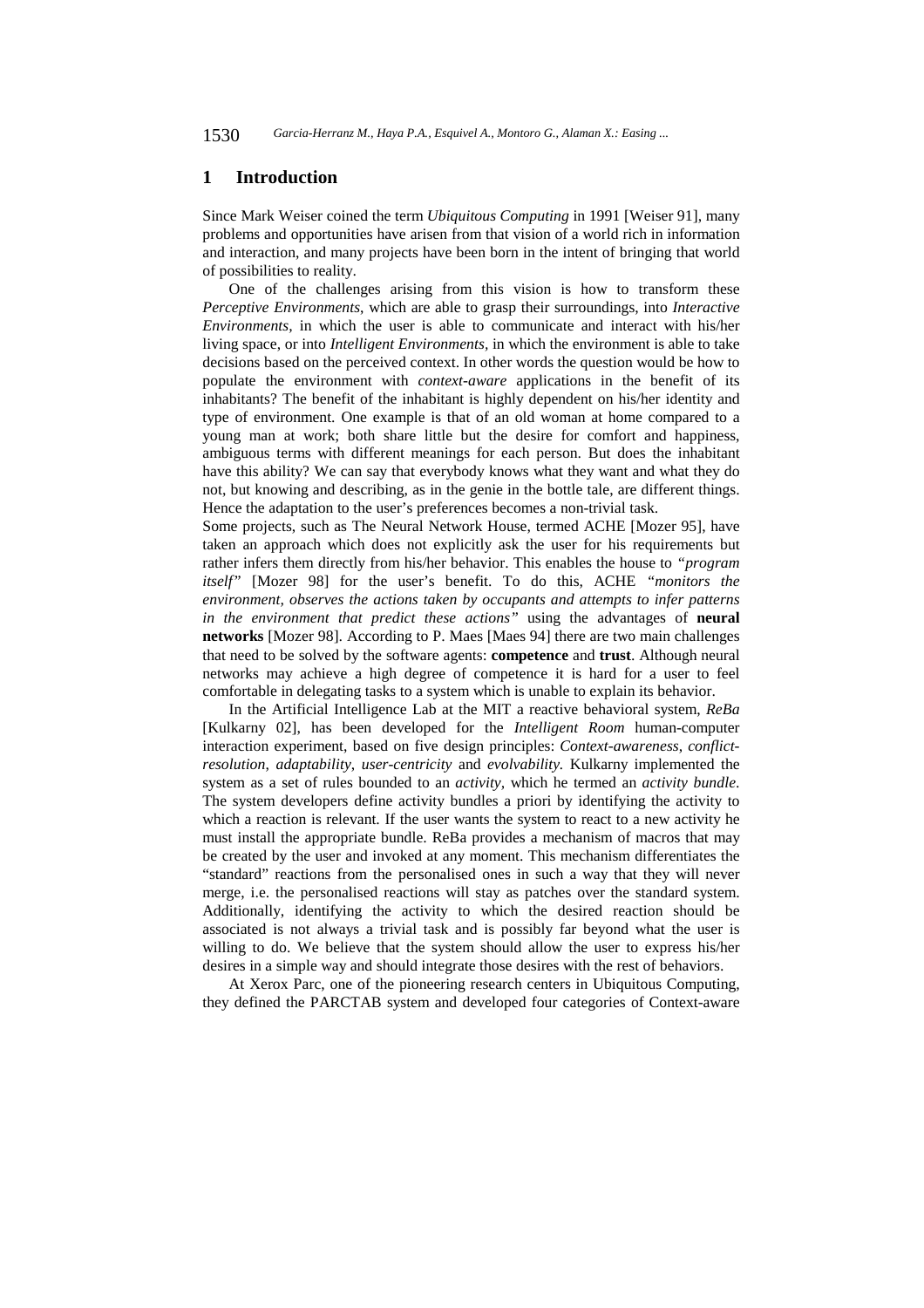Computing Applications [Schilit 94]. We will focus on the *context-triggered actions* applications, simple IF-THEN rules encoding a context that triggers an action. Two different applications have been implemented using these context-triggered actions: *Watchdog* and *Contextual Reminder*. The former allows the creation of rules over an *Active Badge* ("a tag that periodically broadcasts a unique identifier for the purpose of determining the location of the wearer" [Schilit 94]) of the type:

Badge location event-type action

where *badge, location* and *event-type* refer to the Active Badge; *event-type* can take one of the following values: *arriving*, *departing*, *settled-in*, *missing* or *attention*; and the *action* is realised as a Unix Shell command. An example for playing a sound message when coffee is ready would be:

Coffee Kitchen arriving "play –v 50 ~/sounds/ready.au"

On the other hand the *Contextual Reminder* allows popping up a message according to "when, where, who and what is with you" [Schilit 94]. One of the problems of this system is the language limitation for context definition. In the *Watchdog* application it is only possible to define the context of an Active Badge for a given time making it difficult to specify, for example, that the audio signal for the coffee maker should only be played if the TV is turned off. The same problem can be found in the *Contextual Reminder* application in which "when, where, who and what is with you" are not powerful enough to describe how things are, were or will be.

Aside from these problems, the rule-based system has proved to be effective for expressing desires in the form of reactions to context states. Some projects have used this mechanism to other uses. This is the case of *CONON*, an OWL encoded context ontology, developed at the *Institute for InfoComm Research* and the *School of Computing of the National University of Singapore.* In their work Wang et al. "*studied the use of logic reasoning to check the consistency of context information, and to reason over low-level, explicit context to derive high-level, implicit context*" [Wang 04]. CONON uses ontology reasoning rules, defined in OWL, to describe properties such as *Transitive* or *inverseOf.* Thus, if the property *location* is defined in the ontology as *Transitive¸* knowing that Wang is located in the kitchen and the kitchen is located in the first floor, the system would reason that Wang is also located in the first floor; therefore the consistency of context information is acquired automatically. Additionally, in order to provide a mechanism for **extracting highlevel context from low-level** information, the system allows the creation of *Userdefined context reasoning rules* in a manner that can define a rule of the type: "If Wang is located in the bedroom and the bedroom light level is low and the bedroom drapes are closed then Wang is sleeping". We believe that this property of the rules is highly desirable.

Most critical in rule-based systems is the ability to define context. The lack of this descriptive power may cause inconvenience to the user due to unwanted or missing system reactions. We should mention three different projects: the *implicit Human Computer Interaction* project of the University of Karlsruhe in Germany [Schmidt 00], CONON [Tan 05] in Singapore and PRIMA [Brdiczka 05] in France. In [Tan 05] and [Schmidt 00] an extension is presented for defining context based in the concept of event. The former distinguishes between *Primitive events* (pre-defined in the system) and *Composite* ones (composed of primitive or composite events) and provide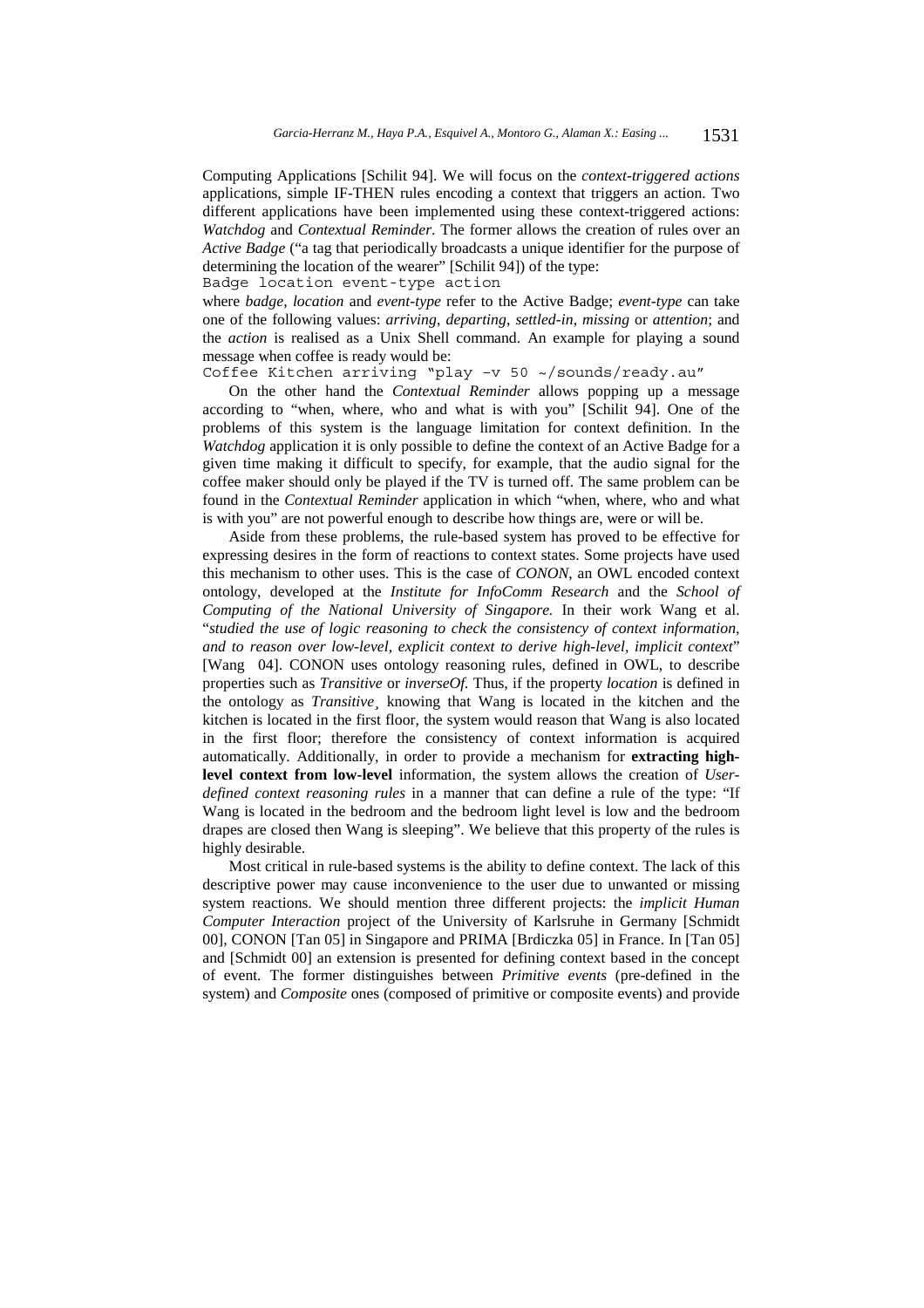#### 1532 *Garcia-Herranz M., Haya P.A., Esquivel A., Montoro G., Alaman X.: Easing ...*

a set of operators for defining sequences as well as periodic and non periodic events. In [Schmidt 00] an XML based language is specified to describe what was called the *implicit human computer interaction*. Using different types of semantics for grouping contextual variables, when all defined groups evaluate to true, the associated action is triggered.

These two projects extend the definition of context through sequences of events and grouping of variables. PRIMA defined a way to automatically identify situations in which the described context is ambiguous using situation splitting. This is highly useful for automatically adapting predefined rules, enabling to fine-tune the system to the user's desires.

Other related work includes the OCP system, developed at the University of Murcia [Nieto 06], *"a middleware which provides support for management of contextual information and merging of information from different sources"*. Based on Semantic Web technologies they developed a context inference mechanism based on rules such as do-if rules or do-for-all rules. The inference is carried out using the SWRL guidelines [Alesso 04] and the Jena platform as inference motor.

These works are indicative of the increasing interest of the scientific community in automatic reasoning over contextual information and demonstrate the growing usage of rule-based systems and its remarkable results and possibilities. Conversely none of these systems have fulfilled all the requirements for a user-centred and goodperforming system required for everyday living spaces of non-technical users.

In the following section, based on the analysis of the projects presented above we will present the requirements that guided the development of our proposal.

### **2 Laying the foundations**

Based on the definition of quality as *"a measure of adaptation to use"* and following the butler or personal assistant paradigm we pose the following question: what does the user expect from the highest-quality butler?

We believe, as other researchers [Hamill 06], that one of the main requirements of a butler (who we will refer to as *agent*) is to be **non-disturbing**. This could be seen as an idiosyncratic principle, more than as a requirement. Consequently, the agent should not bother the user more than necessary.

Additionally, the user may want to **express** his/her desires in a simple and natural way. Furthermore he/she may want to ask the agent for an **explanation** of its reactions, in order to understand and correct its behaviors. Finally, he/she will expect the agent to **learn** by itself and adapt to small changes, without being explicitly requested.

Following the principles of competence and trust stated by P. Maes [Maes 94] an agent should obtain competence by acquiring explicit knowledge from the user and implicit knowledge from autonomous learning; trust, on the other hand, will be gained through the ability to explain its behaviors in the user's language.

Since preferences may vary from user to user and through environments and situations it is also desirable to have a high degree of system **modularization**.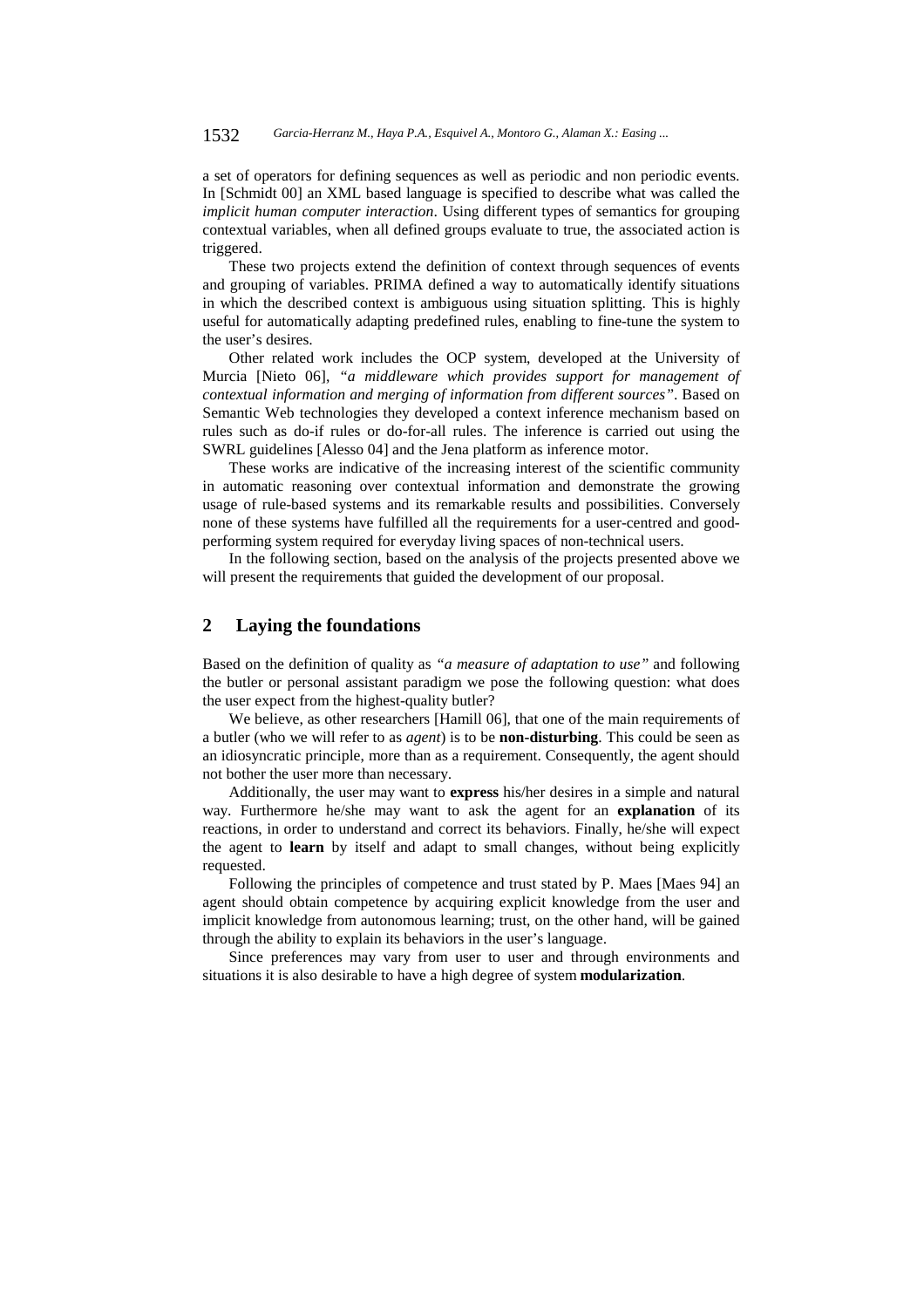In summary, our system is based on two principles: **non-disturbing** and **modularization**, and over three requirements: **ease of expression**, **ability of explanation** and **automatic learning**.

### **3 Design principles**

Since every kind of knowledge can be encoded in a language, with its strengths and weaknesses, our task becomes more like finding the language that best describes the needs of our world of preferences, desires and conclusions and allows us to meet our requirements of expression, explanation and learning. Expression and learning can be met by almost any language but the explanation requirement forces us to a language capable of describing its encoded knowledge in a human readable way, thus excluding black-box alternatives such as neural networks.

Furthermore it is necessary to define what kind of knowledge is going to be encoded in that language; in this way we focus on two different issues. First and most importantly, we want to express the desires and preferences of the user. Since most of these desires involve the user's will to having something done when some situation arises, the language should be capable of **describing** the "something to be done" and the "arising situations", in other words, **actions** and **context**. Secondly, regarding the conclusions, it is also desirable to find a language with the ability of **describing highlevel context from low-level information**. Finally, the language should be humanreadable. Those requirements have led us to the choice of a **rule-based** system.

One of the key issues of context-aware applications relates to when to check the context in order to act as expected. Because supervised environments can grow to considerable sizes and given that not every component has the same timing constraints, determining the time intervals for checking the state of the context becomes a challenging problem. Thus we have decided to take an **event-based**  approach in which we assume that only a change in the environment can trigger another change on it.

### **4 A Language for Perceptive Environments**

Following the design principles stated in the previous section we have developed a rule-based language for a modular agent system. In this manner the system will be composed of independent agents, each of which comprises a set of rules encoding reactions to context states.

Each rule is composed of three parts: *triggers*, *conditions* and a single *action*:

- *Triggers*: supervised context variables responsible of activating the rule.
- *Conditions:* a set of pairs "context variable-value" representing a context state that needs to be satisfied for detonating the action.
- *Action:* a pair "context variable-value" to be set when in a triggered action all its conditions evaluate to true.

Most systems only differentiate between conditions and actions, using the former as triggers. Thus, behaviors can be encoded as "If <conditions> then <action>" We have observed that in many situations not every condition should trigger the action.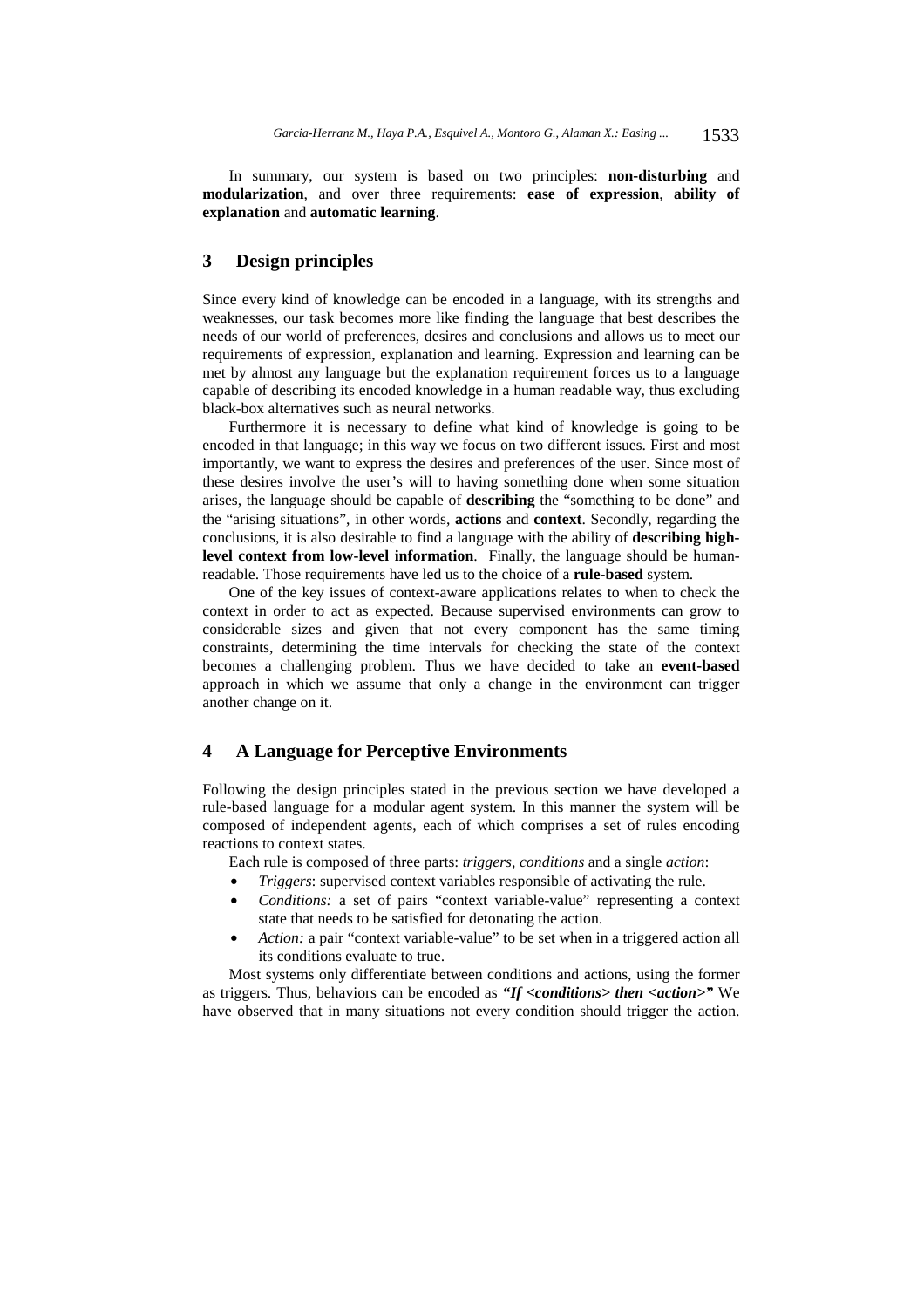Adding triggers to the structure allows expressing behaviors of the type *"When <triggers>, if <conditions>, then <action>"*

As an example for the need of triggers let's imagine a living room with a TV and a dimmer light with three values: HIGH, LOW and OFF; in this scenario, when turning on the TV, the user wants to set the light to its LOW value if it was in the HIGH value. This behavior can be encoded into the context *TV-ON AND LIGHT-HIGH* with the associated action *LIGHT-LOW*. If no triggers are specified any change on any variable of the conditions will cause the revaluation of the rule. Thus, if the user sets the light level to HIGH when the TV is ON then all the conditions will evaluate to true and the system will set the light level to LOW, against the user's will. In other words, *"If TV = ON and LIGHT = HIGH then LIGHT = LOW"* is not powerful enough to express *"When TV = ON if LIGHT = HIGH then LIGHT = LOW"* 

Additionally, behaviors of the type *"While… if… then…"* can also be expressed using rules to activate/deactivate agents that, *while* active, will apply their rules. More precisely, it is possible to express behaviors of the type *"While <agent is active> when <triggers > if < conditions> then <action>"*

Although the user may want to specify more than one action per behavior we have chosen a system in which each rule only supports a single action. More actions per rule can be encoded using several rules with a single action each. This mechanism simplifies the task of identifying wrong rules in the learning process.

## **5 Architecture**

The system is based on a modular architecture in which a set of rules –with a common goal– are grouped under an independent unit. We will refer to that unit as an agent. Agents are represented in the Blackboard-based world representation [Haya et al, 2004] as virtual entities at the same level as persons, locations and devices.

As best-practice, rules grouped under the same agent should share an object –the owner of the agent, for whom they work– and a subject –the goal they chase.

Intelligent Environments possess two characteristics that make them especially unique: their **changing nature** and their **human population**.

#### **5.1 Dealing with changing context**

Human populated environments are subject to constant changes. These changes can be divided into long-term and short-term.

### *Long-term changes: Simple evolution*

By long-term changes we refer to those modifying the structure or population of the world i.e. adding a new light, removing an old one, a new person joining the community or a new intelligent space added to the world.

The environment's behaviors can be updated through the addition or removal of agents without affecting the rest of the system. If an agent is in charge of inferring the location of the inhabitants and a new, more reliable, mechanism is installed, removing the old agent will affect no other part of the system. Since every reasoning unit is independent, the only change will be more accurate location information.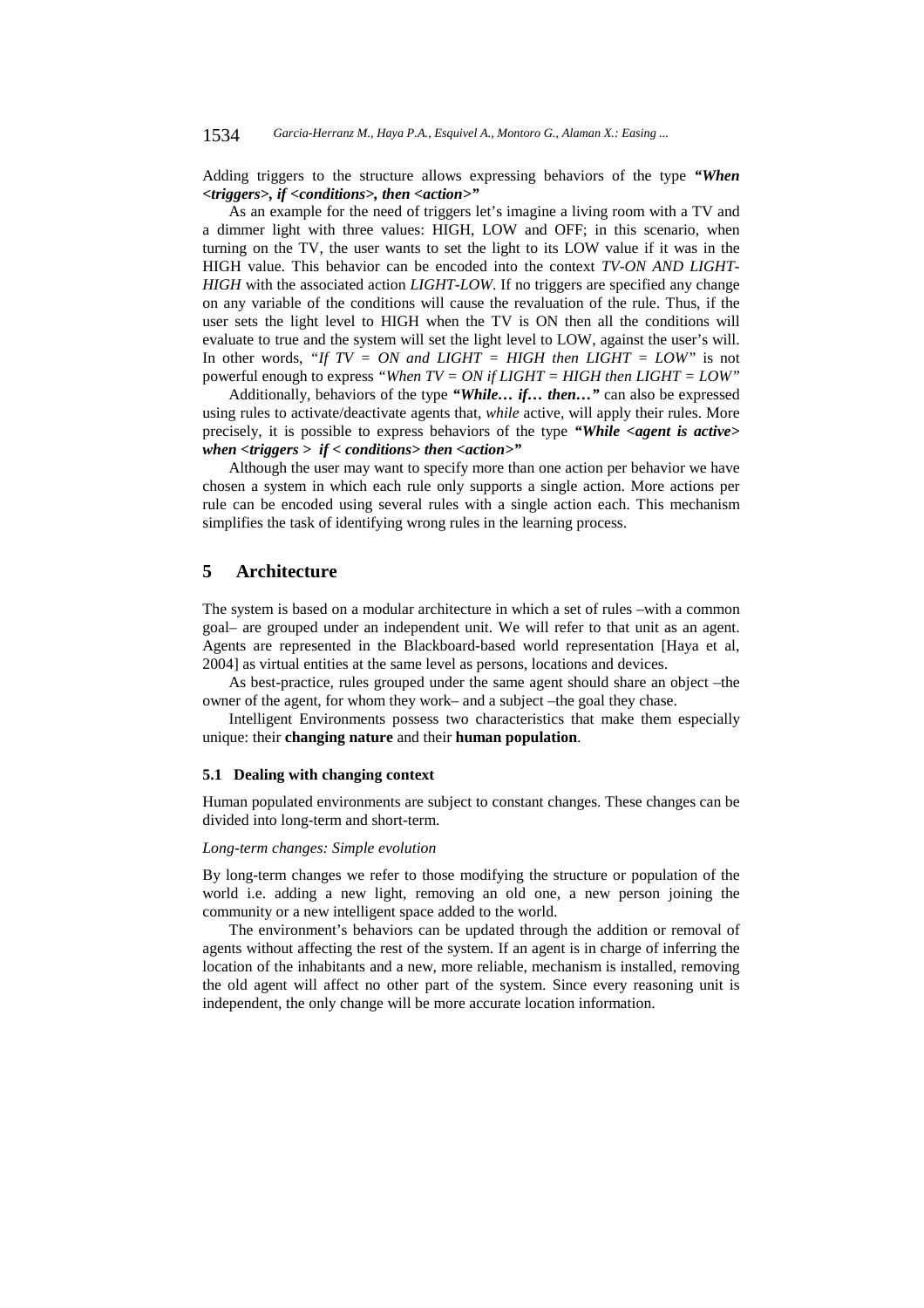Additionally, if a coffeemaker is added to the kitchen, an agent could be created to make coffee at 7:00 a.m. from Monday to Friday or to announce when coffee is ready. If the coffeemaker is removed, so will the agent.

#### *Short-term changes: Dynamic adaptation*

While the structure or population of the world remains unchanged, some set of preferences may depend on local variations. Thus, even if Xavier exists and there are lighting devices in his house, it does not make sense to apply his preferences when he is not at home. Combined with the agent's representation as another element of the world, the modular architecture allows the creation of "meta-agents" in charge of activating/deactivating other agents according to the perceived context.

#### **5.2 Dealing with human population**

Computing technologies have been applied to many human-populated places but personal environments present a main difference over all of them: they are personal. When talking about hospitals or factories the inhabitants participate on achieving an external goal – i.e. to reduce treatment time or to increase productivity – and they are externally rewarded to deal with the burden associated to achieving that goal. On the other hand, the only goal of a personal environment is the inhabitants' comfort, towards which every burden is a step backwards.

Computing technologies, when applied to personal environments, must deal in the most sensible way with human-nature if they are to succeed.

#### *Hierarchical structures: Spreading responsibilities*

Human beings, due to their social nature, are used to deal with hierarchical structures in which tasks and responsibilities are spread among their members. Within the house this structure is historically easy to see: gardeners, housekeepers, butlers and so on [Hamill and Harper, 2006].

Going back to computing technologies, a modular architecture benefits the imitation of these structures, bringing two main benefits: **emulating well-known human structures** and **spreading responsibilities**.

The former releases the user from learning new paradigms of task distribution. Dealing with an already known structure helps the user to feel more familiar and comfortable. The latter, on the other hand, has a direct impact on the amount of trust the user places on the system –one of the main problems to be solved as stated by P. Maes [Maes 94].

While in a centralized system the failure of a part is translated into a loss of confidence over the whole, in a modular architecture the responsibility relies only on the failing module: Wherever the failure on the lighting preferences module is, the good performance of the security module – and the trust it receives from the user – will not be affected.

It should be noted that the Blackboard system of Interact [Haya 04], over which the work described in this paper is implemented, already deals with collisions of actions from different agents over a single entity. Thus, the agent will only have to manage its collisions. This is much simpler to do and, since agents are associated with users, can be done dealing with user's preferences.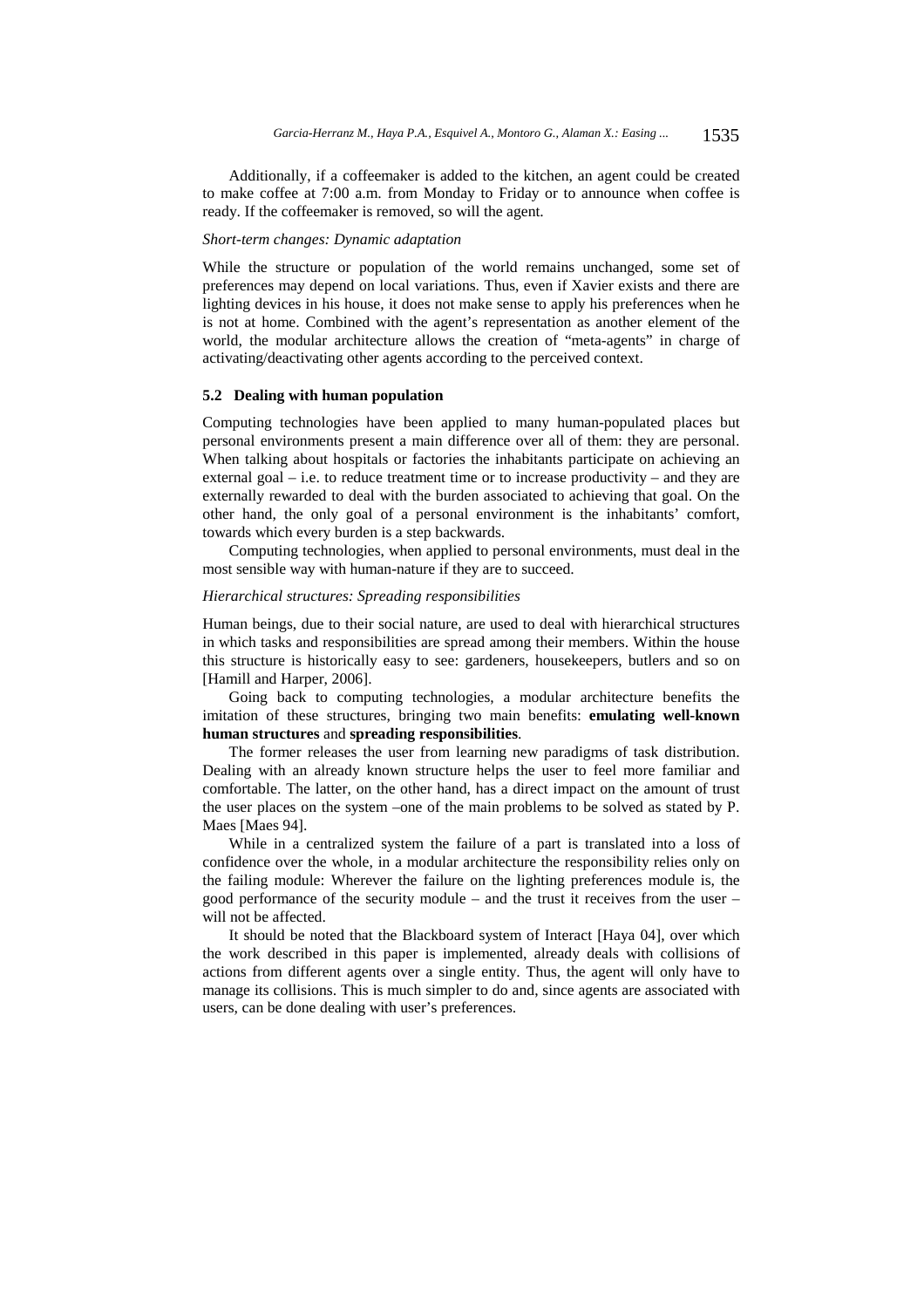#### *Specific reasoning: Simplifying definition*

*Divide et impera*<sup>1</sup>. It is natural for us to attack simple and specific problems and, when dealing with big and complicated ones, to split them into small parts.

When talking about a complex task such as configuring our home to adapt to our wide range of preferences, a modular architecture allows us to attack the problem in a limited, small scale, for instance configuring the TV, the lights and other preferences over a well-defined scenario. These small and individual tasks are easier to handle than the overwhelming goal of "configuring the home". In this way, the "configuration of the home" is just the result of the combined actions of the "configuration of the parts" represented in the different agents created to deal with the smaller problems.

We believe that simplifying the language and allowing the decomposition of problems are keystones to simplicity in adaptation. As an example, we can mention the work of one of our first year CS students: using the rules/agents system and with no prior programming knowledge, he created some agents for different purposes such as augmenting a phone (lowering all volumes in the room when somebody is talking on the phone), defining scenarios and their associated behaviors (such as watching TV, having siesta, working or relaxing) or augmenting a sofa to make it an activity identifier interface. All the agents work as a whole –i.e. defining in the sofa that a siesta is taking place triggers the siesta scenario– but each was developed in a gradual process of simple steps.

### **5.3 Reusability**

A modular architecture opens up a natural path to reusability: behaviors can be easily exported from one place to another i.e. "I like the way you control the lights on your living room, can I copy it?" When grouping behaviors with a common goal, over a unique agent, the only remaining task to achieve reusability is to define the isomorphism between the two environments i.e. "what you call *lamp 1* in your living room is called *main lamp* in mine, your *radio* is my *radio 1…*". Thus, if a user wants to export some set of behaviors from a place to another he only has to copy the desired agent and establish the correspondence between the elements of the two environments. This idea is similar to that of the *Digital Recipes* explained by Newman, Smith and Schilit [Newman 06]

### **6 Easy Automation**

At this point it is possible to see that most design decisions, from the simplicity of the language to the modular architecture capabilities or the rule-based/event-based structure aim towards the same goal: to make the process of environment automation as **easy** and **natural** as possible.

**Natural** in the sense stated by Myers et al [Myers 04] as "faithfully representing nature or life" meaning that "it works in the way people expect". When defining programming as "the process of transforming a mental plan in familiar terms into one

l

<sup>&</sup>lt;sup>1</sup> Divide and rule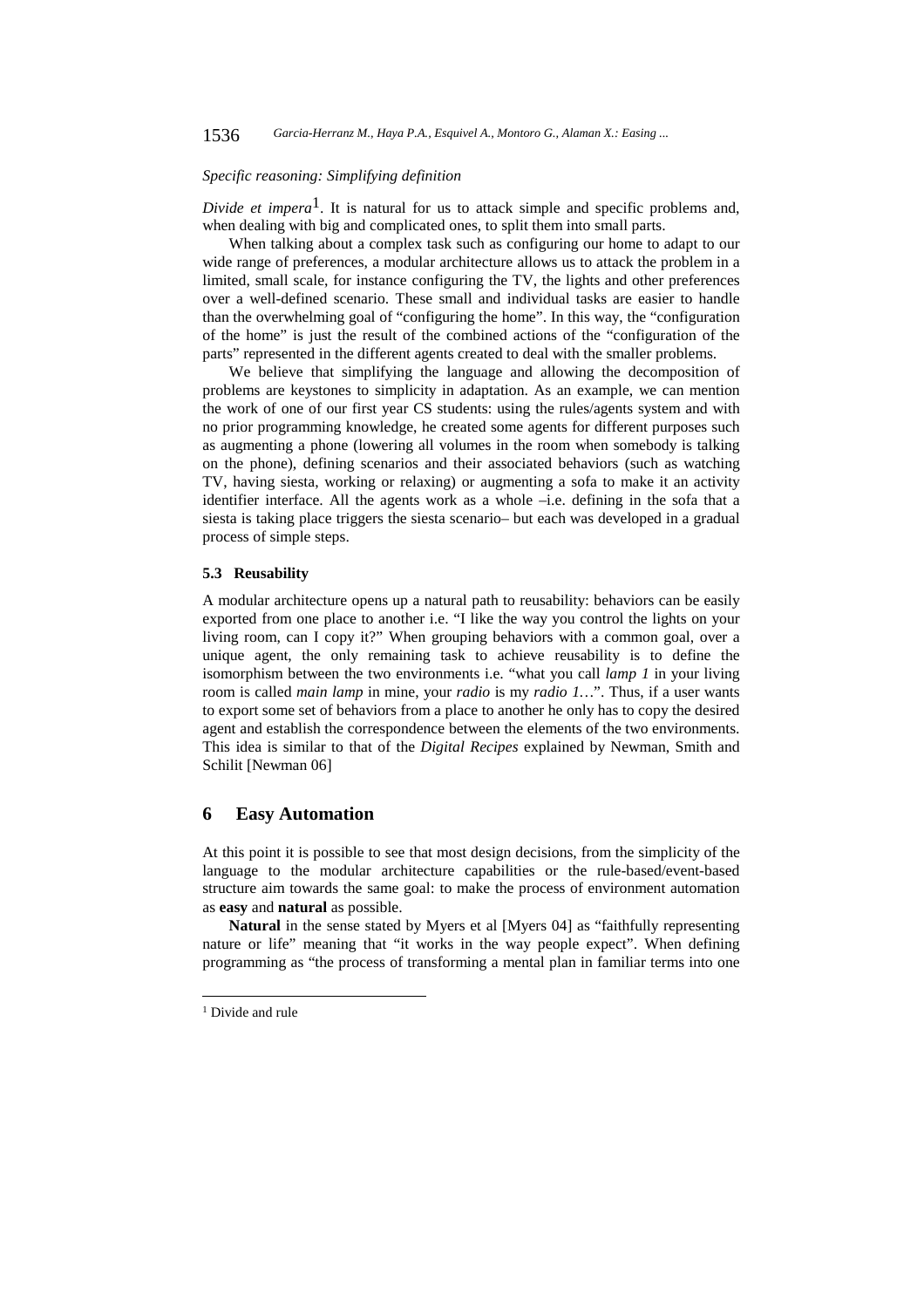compatible with the computer" [Hoc 90] Myers et al declared that "The closer the language is to the programmer's original plan, the easier this refinement process will be" [Myers 04]. By language we understand not only the language itself but also the pieces in which it is contained, meaning, the agents. In the same article Myers et al. observe through two studies examining "the languages and structures that children and adults naturally use in solving problems", that "an event-based or rule-based structure was often used, where actions were taken in response to events".

**Easy**, on the other hand, in the sense stated by Greenberg [Greenberg 07] as "removing low-level implementation" so "programmers can rapidly generate and test new ideas, replicate and refine ideas, and create demonstrations for others to try". In the same work he demonstrated, in relation to groupware application development, how a good tool for developing can break the bottleneck suffered in Gaines' BRETAM - a phenomenological model of how science technology develops over time - [Gaines 99] (see Figure 1). We believe this situation is quite similar to the one encountered in the Intelligent Environments applications development.



*Figure 1: BRETAM science technology development model. From [Gaines 99]* 

# **7 Prototype**

Dealing with the three requirements stated in section 2: ease of expression, ability of **explanation** and **automatic learning**, we have implemented a first prototype of the agent system.

The first requirement is achieved through the almost-natural language of rules described in section 4. This language uses some special characters to differentiate between trigger, conditions and action (see Code Section 1). Each trigger can be a change on a property, on a relation or on the existence of an entity; the conditions are of the form *element operator element* where an element can be an *entity*, a *property* of an entity, a *relation,* or a mere *value,* and the operator can be *equal*, *not-equal*, *greater*, *smaller*, *exists* or *not-exists*. Not every operator can be applied to every type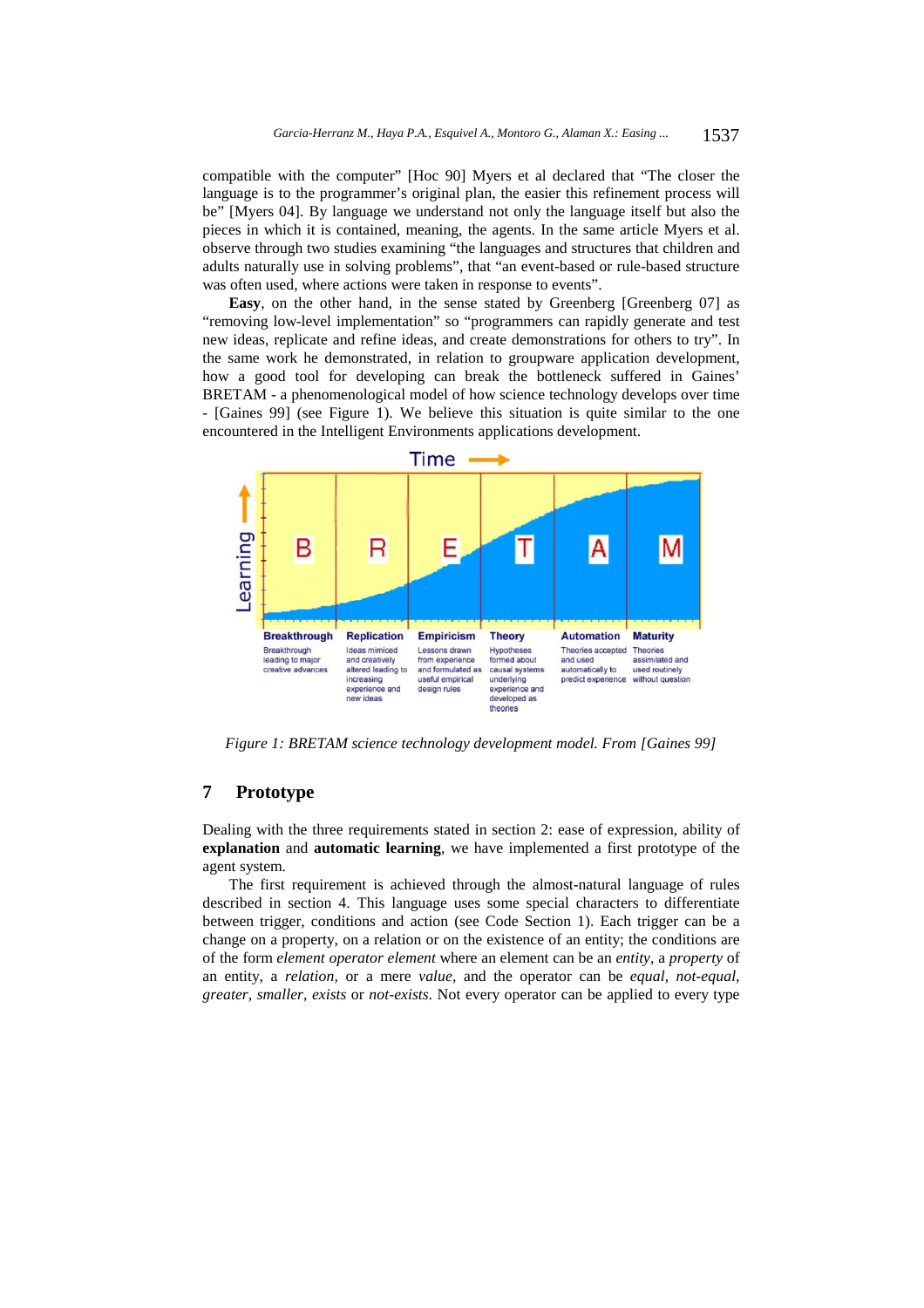of element. Finally, the actions are composed of an *element,* an *operation* and another *element.* The operation could be *assign*, *assign-opposite-value*, *minus*, *add*, *create* or *delete.* As with the conditions the agent will check for correct action syntax.

```
tv:tv1:status :: tv:tv1:status = ON ; 
dimlight:lampv1:value > 20 ->
dimlight:lampv1:value := 20
```
Code Section 1: Rule following the template *Triggers :: conditions -> action.* "Whenever the TV status changes, if the TV is ON and the lamp is set to HIGH then lower it to MEDIUM".

In this first approach the explanation requirement is accomplished through a mechanism of on-request traces by which the system shows its internal process of learning, triggering, evaluating and reacting as the relation between context changes and its rule inference process (see Code Section 2):

```
- Changed property: tv:tv1:status to value: OFF 
Triggered rules: 
       - [ ] Rule 20: tv:tv1:status :: tv:tv1:status = ON 
(false)-> light:lamp_1:status := OFF (10) 
 - [ ] Rule 21: tv:tv1:status :: tv:tv1:status = OFF 
(true)-> light:lamp_1:status := ON (10) 
Applied rules: 
       - [ ] Rule 21: tv:tv1:status :: tv:tv1:status = OFF 
\Rightarrow light:lamp 1:status := ON (10)
```
Code Section 2: example of the explanation mechanism. The header corresponds to the change responsible for the process (TV *status* changing to OFF) then a list of all triggered rules (all rules with that property within its triggers). Finally, a list with the applied rules (those whose conditions evaluate to true). Every rule begins with a checkbox determining if it is activated  $([ )]$  or deactivated  $([ X ])$  and its rule number -i.e. Rule 21.

This mechanism allows the user to understand the whys and wherefores of the system's actions and to pinpoint possible failures. Maybe there is an invalid rule running, or some rule the user does not want any more i.e. "I don't want you to turn the lights off anymore when I'm watching the TV" – or it could be a rule with an incompletely defined context – i.e. "Yes, I want you to turn off the lights when I'm watching the TV but... only if there is no one reading in the room" – or maybe it is the perceived context what is wrong – i.e. "You thought I was having siesta, and you turned off the door bell but I'm not having siesta" – shifting the responsibility away from the agent and into the context supplier (which can be another agent that can be required to explain its actions)

This mechanism has been extremely useful in the development and implementation of the system. When actions are tagged with their executor's id, it generates a responsibility chain i.e. "Who turned off the lights?" "I did" "Why?" "Because you told me to turn them off when you take a siesta…" "Wait, who said I was taking a siesta?" "I did" "Why?"  $\dots$  – thus permitting to follow the flows of information and reasoning until finding the origin of trouble.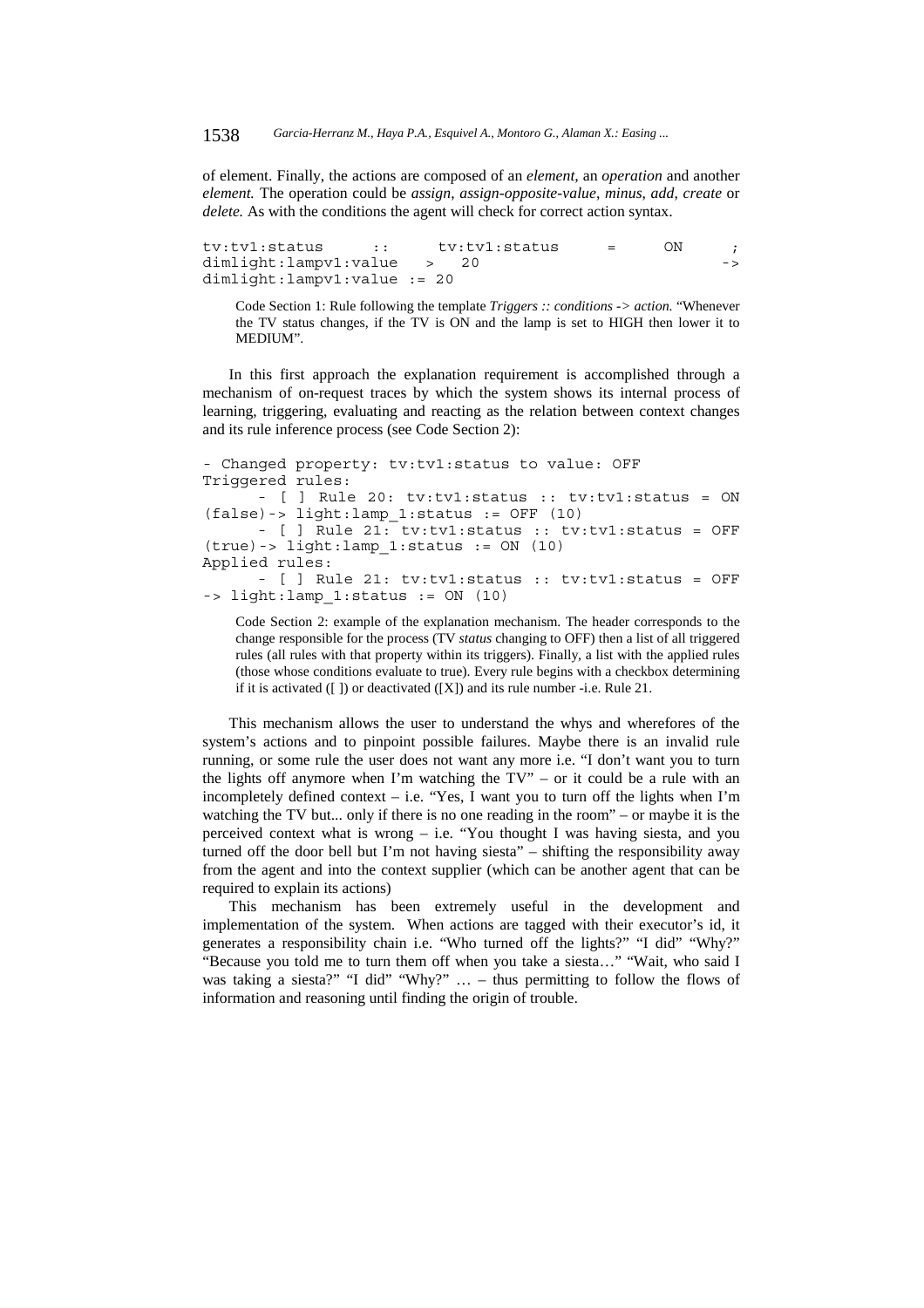Since users can constantly supervise the behaviors and internal processes of the whole system, they never get the feeling of losing control.

Regarding the learning process, every rule has an associated weight reflecting its degree of confidence. Every time a rule is executed the system marks it for feedback training; if within a fixed length of time (currently one minute) no other process contradicts its action the rule is positively rewarded by incrementing its weight, otherwise the value is decremented.

Finally, all these processes are chained into the following algorithm:

```
For every change in the context 
 Educate all rules 
 Update the true-false value of the conditions 
        For every triggered rule 
                If its conditions evaluate all to true 
                        Send its actions to the Blackboard
```
Code Section 3: Algorithm for execution of rules according to a context change

As seen in Code Section 3, conditions are updated as the context changes, spreading the computational load over time and speeding up trigger checks. This response time is a critical issue: a delay of one second in turning on the lights can ruin for the success of the application. Additionally, the extra communication of this alternative grows to zero as the number of rules is increased.

One of the main questions that naturally arise at this point is "Why not use existing algorithms for pattern matching and production rule systems?" Rete [Forgy 82] is a very efficient algorithm for comparing large collections of patterns and objects, chaining inferences in a fast and low-cost manner. Additionally some rule languages such as CLIPS or JESS already support Rete, indeed, one of the most popular in inference engines, including some UBICOMP systems such as [Zhand 04] or [Hall 01]. Two problems wrap this algorithm when applying it to our research: centralization and certainty. Rete can be used in systems "containing from a few hundred to more than a thousand patterns and objects" [Forgy 82] but in our system patterns are distributed along different agents each of which must only deal with its own small set of rules. In other words, instead of a huge expert system, ours can be seen as the cohabitation of many little ones. Additionally, one of the main benefits of Rete is the fast inference chaining i.e. "If, from A, we can infer B and from B we can infer C then from A we can infer C"– As stated previously, the collision solving mechanism is down in the Blackboard layer, thus any command on a context variable –"Turn on the light"– represents only a will, e.g. The blackboard, through its priority mechanism, is in charge of transforming that will into a real action, ignoring it otherwise. Consequently, no inference chaining is possible –i.e. "If, from A, we can infer B and from B we can infer C, we cannot infer C from A until B is acknowledged by the blackboard". In other words, agents can only make one-step inferences. In conclusion, Rete-type algorithms are unsuitable for distributed one-step inference engines such as ours.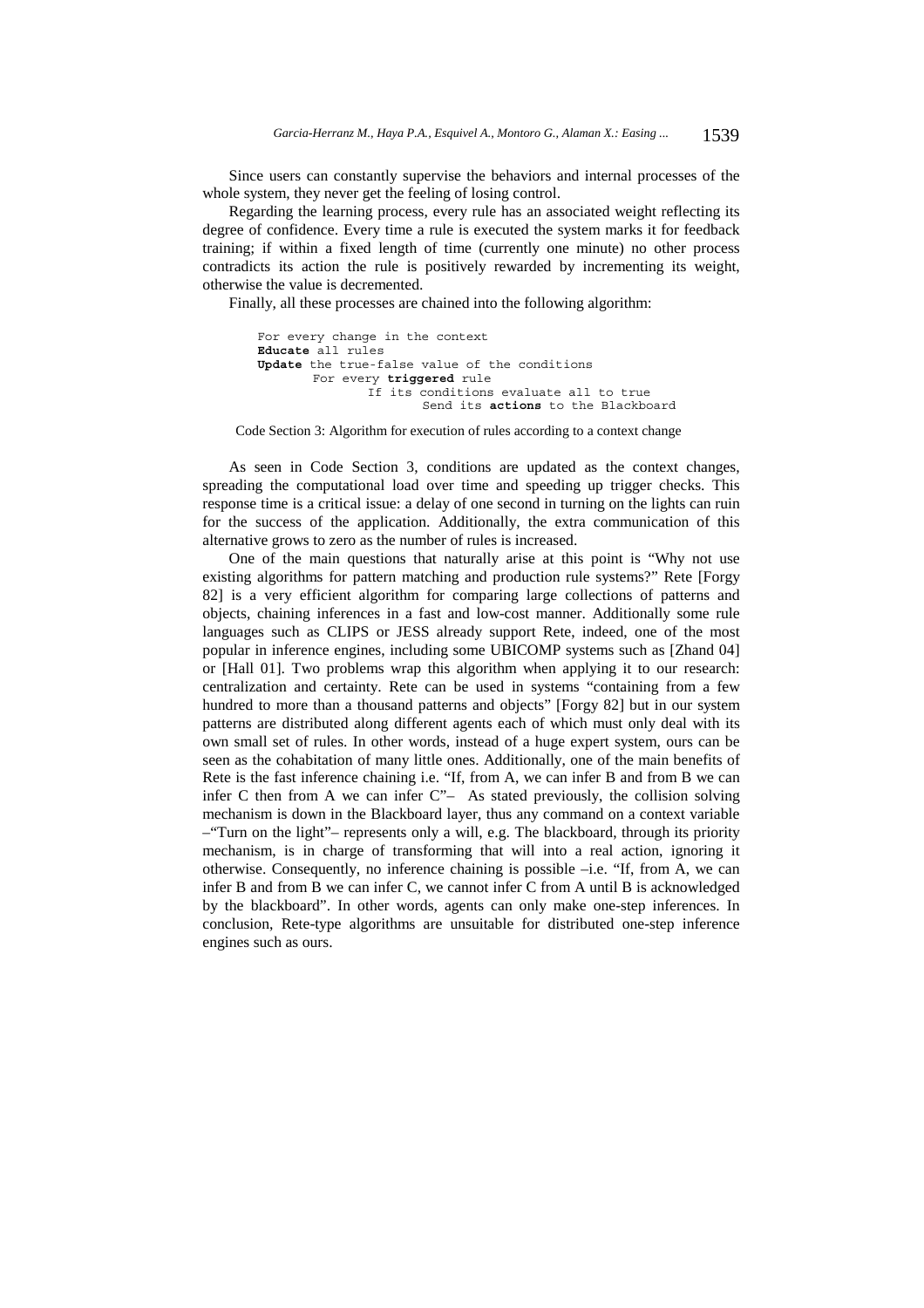### **8 Case study**

This prototype has been implemented in a real environment (a living room and an office space, see Figure 2) and has allowed replacing multiple ad-hoc applications as well as to develop new and varied in a simple, comprehensible and fast manner with very satisfactory results. At the time of this writing these applications are distributed within twelve different agents of different kinds. We present some of them with a selection of their rules written in plain English but following the *triggers (when), conditions (if), actions (then)* structure:

- security agents, to allow or deny the entrance to the lab *When the Door\_card-reader reads a card, if the read\_card is Manuel:card and the door is closed then open the door*
- high-level context inferrers, such as the location supplier *When the Door\_card-reader reads a card, if the read\_card is Manuel:card and Manuel is not located in lab\_B403 then Manuel is located in lab\_B403*
- device controllers, for enhancing the light switch or the telephone *When the switch\_up is pressed, if the main\_light is turned on and the secondary\_light is turned off then turn on the secondary light*
- scenario agents, which define scenarios such as *siesta* or *Manuel relax* [García-Herranz 07]
- meta-agents to activate/deactivated other agents, for shifting the behavior of the light switch or changing the "definition of relax" according to the inhabitants

*When Manuel:location changes, if Manuel is not located in lab\_B403 then deactivate agent\_Manuel\_siesta* 

*When the Switch\_RF-reader reads an RF-id, if the read\_RF-id is Manuel:RF-id then deactivate agent\_Switch and activate agent\_Manuel\_Switch* 

- agents to control an interactive display [García-Herranz 07]
- or the most common and natural ones, those in charge of the plain preferences, such as lighting or vocal messaging. *When Manuel:location changes, if Manuel is located in lab\_B403 then say on B403\_synthesizer "Hello Manuel"*

It should be noted that these agents have been programmed not only by engineers but also by non programmers [García-Herranz 07] following their own intent, preferences and ideas. For doing so they were provided with a GUI to create rules in a natural way by dragging and dropping context elements into three boxes –i.e. "When" "If" "Then".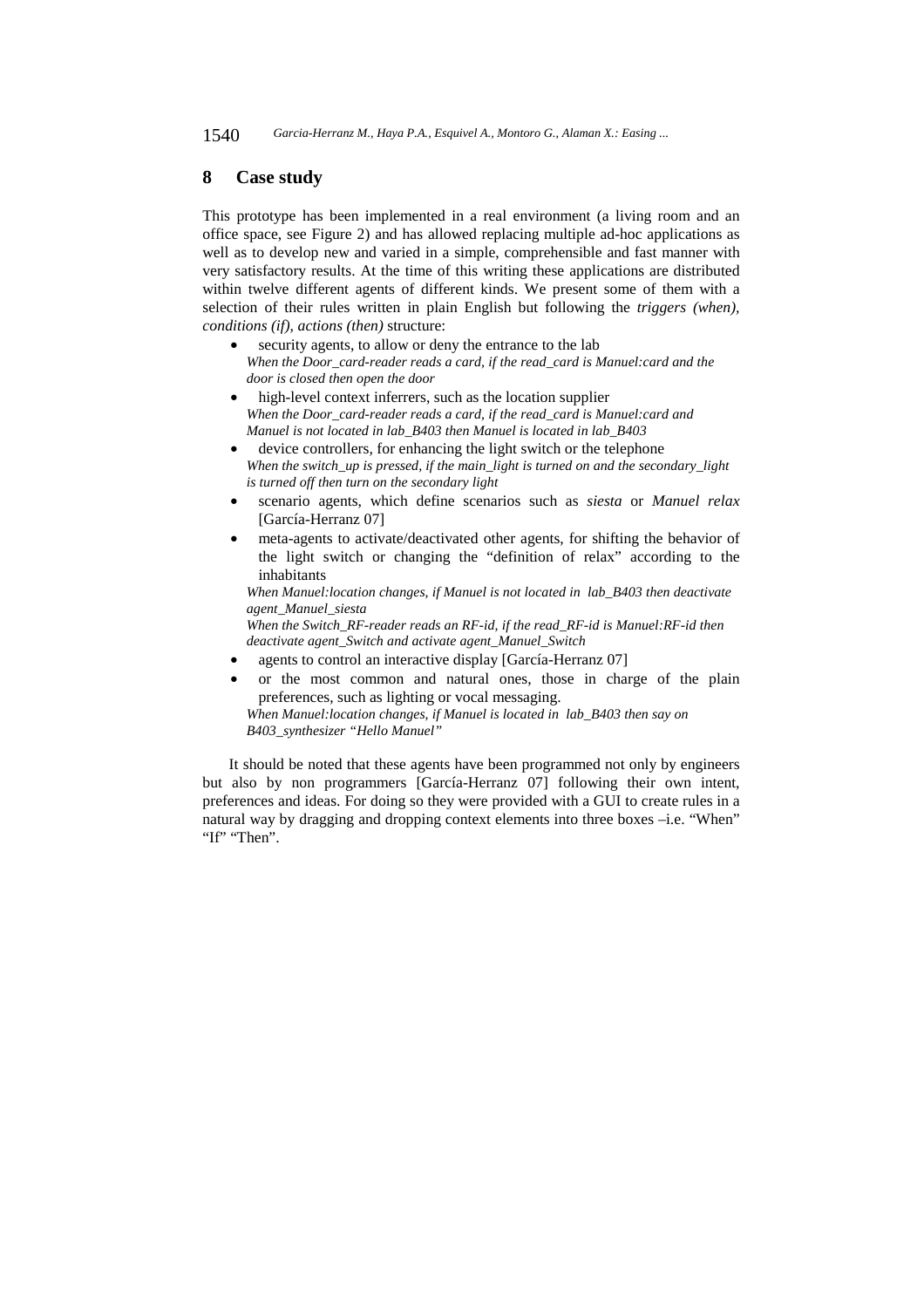

*Figure 2: Snapshot of the living room and details of some system parts and components: EIB and USB Phidget elements, IP camera, controlled and augmented objects such as an interactive couch, telephone, table or coffeemaker and detail of the camera-microphone of the augmented table. (Main picture with © Diego Sinova)* 

# **9 Conclusions**

We should point out first the **use of triggers in the rule language**. This simple and intuitive concept has been a keystone in developing the system as well as in defining context over this type of environments. Secondly we must remark the **wide possibilities brought by the modularization** of agents together with their representation as another part of the world.

In relation with the challenge of learning automation we have found that a semiautomatic approach in which learning is based on knowledge and restricted domains explicitly stated by the user is much simpler, effective and less annoying for him than those in which the environment learns "as much as possible". **We believe that the path of automation in Perceptive Environments should go through enhancing human control, not over diminishing it**. Consequently, future systems will require means for naturalizing and extending their control mechanisms, helping the user to know and express his/her desires. In this sense, learning should play a tuning and suggesting role in the system, "an aid to deal with the genie in the bottle".

# **10 Future work**

This first prototype has served as a basis to contrast our hypothesis over a real environment; however, it is still limited. Besides the implementation of a GUI to easy the definition of rules (towards the completion of the **expression** requirement) we are currently working in the construction of an **ontology** to define the different elements of the reasoning world. On one hand, the ontology-defined system will allow the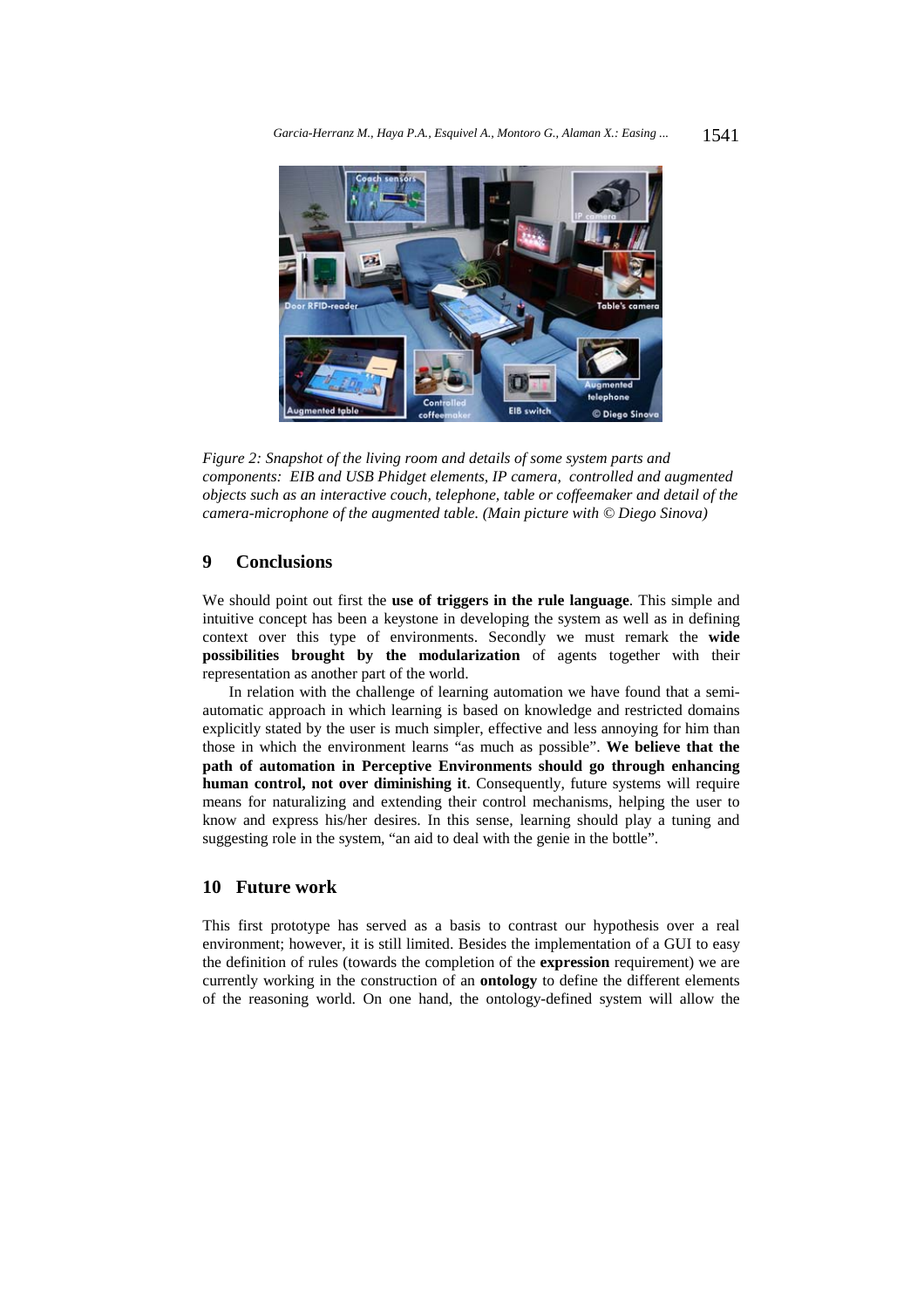addition of new reasoning elements to the language. On the other hand, the linguistic and procedural information will be encapsulated in each element of the ontology, allowing agents to **dynamically "understand" the language** as well as implementing a natural language solution for the **explanation** requirement, similar to that of [Montoro 04], able to take the linguistic information directly from the ontology with no need of an external corpus.

Having developed a GUI to deal with the **expression** requirement we are currently working in the other two requirements: **explanation**, through a mechanism of queries were users cannot only trace the internal reasoning of agents but also ask them for specific explanations, and **learning**, studying the oscillations in the confidence factor to identify misbehaving rules.

Agents are intended to deal with home environments (personal agents in environments with few inhabitants and not too many visitors). However, its scalability to larger contexts such as public infrastructures should be studied.

Regarding the internal structure of agents, we believe that integrating meta-agent capabilities into agents will clarify and ease the process of creation. Thus every agent should have, besides the actual group of rules, another three groups: *on activation* rules (to apply whenever the agent becomes active) *on deactivation* rules (to apply whenever it becomes inactive) and *activation* rules (to auto activate the agent).

### **Acknowledgements**

This work has been partially funded by the Spanish Ministry of Science and Education, (project TIN2004-03140) and by U.A.M-Grupo Santander (project Itech Calli), and is part of the UAM-SOLUZIONA AmI Laboratory research program. Special thanks to Eran Eden and Manuel Freire for their recommendations.

### **References**

[Alesso 04] Alesso, H.P.: Smith, C.F. Developing Semantic Web Services. A K Peters, Ltd. (2004) ISBN 1568812124.

[Brdiczka 05] Brdiczka, O., Reignier, P. Crowley, L.J.: Supervised Learning of an Abstract Context Model for an Intelligent Environment, Smart Objects and Ambient Intelligence. SOC-EUSAI 2005 (Grenoble 2005)

[Forgy 82] Forgy, C.: Rete: A Fast Algorithm for the Many Pattern/Many Object Pattern Match Problem. Artificial Intelligence 19 (1982) 17-37

[Gaines 99] Gaines, B.: Modeling and forecasting the information sciences. Inf Sci 57/58: (1999) 13-22

[García-Herranz 07] García-Herranz, M., Haya, P.A., Alamán, X. Martín, P.: Easing the smart home: augmenting devices and defining scenarios. Second Intrenational Symposium on Ubiquitous Computing & Ambient Intelligence 2007 (UCAmI'07) September 2007, Zaragoza, Spain. Accepted.

[Greenberg 07] Greenberg, S.: Toolkits and Interface Creativity. Journal Multimedia Tools and Applications, 32(2), February (2007). Kluwer. Special Issue on Groupware. Available at SpringerLink.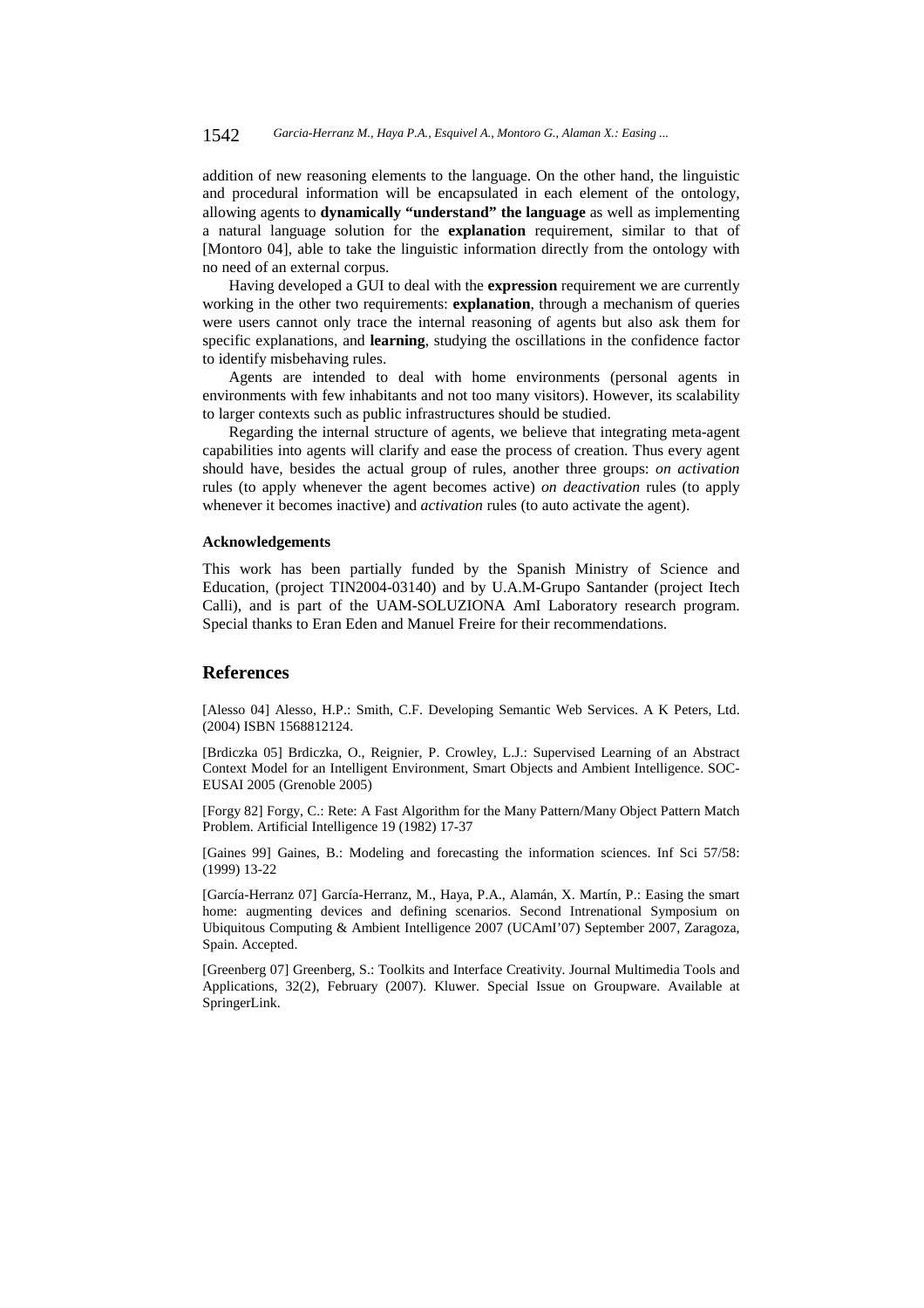[Hall 01] Hall, D., Le Gal, C., Martin, J., Chomat, O., Crowley, J.L.: MagicBoard: A contribution to an intelligent office environment. Robotics and Autonomous Systems. 3-4, 35, (2001) 211-220

[Hamill 06] Hamill, L., Harper, R.: Talking Intelligence A Historical and Conceptual Exploration of Speech-based Human-machine Interaction in Smart Homes. International Symposium on Intelligent Environments (Microsoft Research, Cambridge, United Kingdom, Apr 5-7, 2006), 121-127

[Haya 04] Haya, P.A., Montoro, G., Alamán, X.: A prototype of a context-based architecture for intelligent home environments. International Conference on Cooperative Information Systems (CoopIS 2004), Larnaca, Cyprus. October 25-29, 2004. 477-491.

[Hoc 90] Hoc, J.M., , Nguyen-Xuan, A.: Language semantics, mental models and analogy. Eds. Psychology of Programing. Academic Press. London (1990) 139-156

[Kulkarny 02] Kulkarny, A.A.: A reactive behavioral system for the intelligent room. Massachusetts Institute of Technology. (2002)

[Maes 94] Maes, P.: Agents that Reduce Work and Information Overload. Communications of the ACM, 7, 37, (1994) 31-40

[Mozer 95] Mozer, M.C., Dodier, R.H., Anderson M., Vidmar L.,, Cruickshank Iii, R.F., Miller, D.: The Neural Network House: An overview. Current trends in connectionism, L. Niklasson and M. Boden, Eds., Lawrence Erlbaum, Hillsdale, NJ, (1995) 371-380.

[Mozer 98] Mozer, M.C.: The neural network House: An environment that adapts to its inhabitants. In Proceedings of the AAAI Spring Symposium on Intelligent Environments (AAAI98). (1998)

[Montoro 04] Montoro, G., Alamán, X., Haya, P.A.: A plug and play spoken dialogue interface for smart environments. Fifth International Conference on Intelligent Text Processing and Computational Linguistics (CICLing'04). Seoul, Korea. February 15-21, 2004. 360-370. Lecture Notes in Computer Science (LNCS), volume number 2945: 360-370. ISSN 0302-9743

[Miers 04] Miers, B.A., Pane, J.F., Ko, A.: Natural programming languages and environments. Communications of the ACM 9, 47 (2004) 47-52

[Newman 06] Newman, M.W., Smith, T.F, Schilit, N.: Recipes for Digital Living. IEEE Computer, 2, 39, (2006) 104-106

[Nieto 06] Nieto, I., Botía, J.A., Gómez-Skarmeta, A.F.: Information and hybrid architecture model of the OCP contextual information management system. Journal of Universal Computer Science, 12, 3, (2006) 357-366

[Schmidt, 2000] Schmidt, A.: Implicit Human Computer Interaction Through Context. Personal and Ubiquitous Computing. 2/3, 4 (2000)

[Schilit 94] Schilit, B., Adams, N., Want, R.: Context-Aware Computing Applications. Workshop on Mobile Computing Systems and Applications (IEEE, Santa Cruz, CA, US) (1994)

[Tan 05] Tan, G.J., Zhang, D., Wang, X., Cheng, S.H. (2005) Enhancing Semantic Spaces with Event-Driven Context Interpretation. In Proceedings of Pervasive Computing, Third International Conference. (PERVASIVE, Munich, Germany, May 8-13, 2005), 80-97